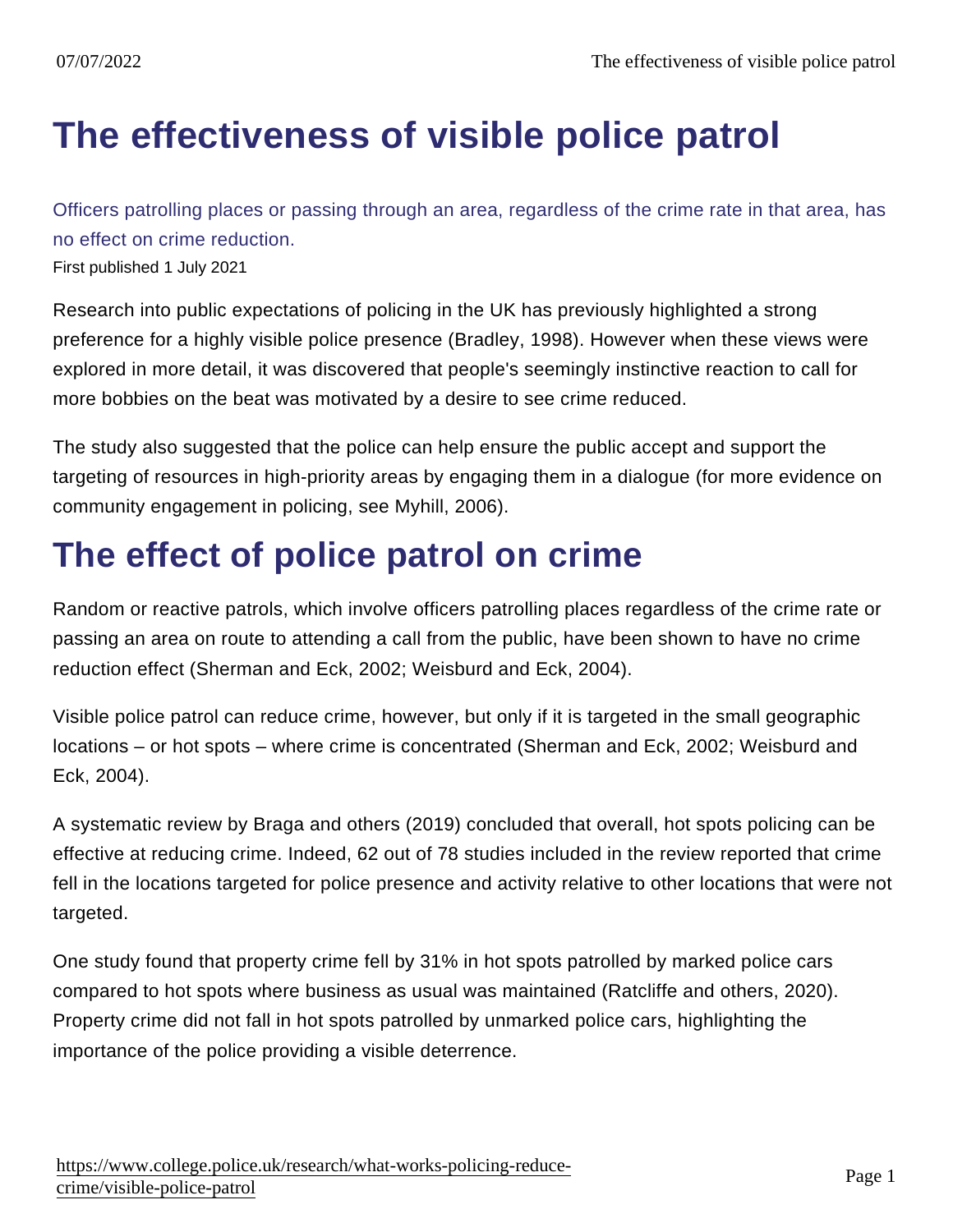Other research has suggested that visible patrol in hot spots may only be effective where a particular threshold of crime already exists (Ratcliffe, 2011). The crime reduction effect of targeted patrol might also be fairly short-lived.

For example, Novak and others (2016) found that increased foot patrol reduced violence in targeted hot spots relative to control areas, but only for the first 30 days of the three-month intervention period.

One of the barriers to implementing targeted patrol in the past has been the traditional view that targeting hot spots simply results in crime moving around the corner or being displaced elsewhere.

Importantly, systematic reviews have shown that crime displacement tends not to happen with focused police activity in high-crime places. The crime reduction benefits may even spread to the areas immediately surrounding the targeted locations (Braga and others, 2019; Santos, 2014; Ariel and others, 2016).

If patrols targeted on areas where crime is concentrated are most likely to be effective, what should officers do when they are in a crime hot spot? The systematic review by Braga and others (2019) has shown that problem-solving in hot spots has tended to have a larger impact on crime than increased patrol or law enforcement has.

One US study compared the effectiveness of different policing strategies by randomly assigning 83 hot spots of street violence to receive high-intensity foot patrol, problem-solving or the standard police response (Taylor and others, 2011). During the 90-day intervention period, the intensive patrol hot spots showed large initial reductions in violence compared to the other areas.

However, this effect was not sustained, and crime returned to its previous level in the 90-day followup period when the intervention was withdrawn. In comparison, while problem-solving took slightly longer to reduce crime, it had a larger and longer-lasting effect overall.

This pattern of results suggests that a combined approach could be an effective strategy – using targeted foot patrol to bring crime down initially alongside problem-solving to have a more lasting impact.

## The effect of police patrol on public perceptions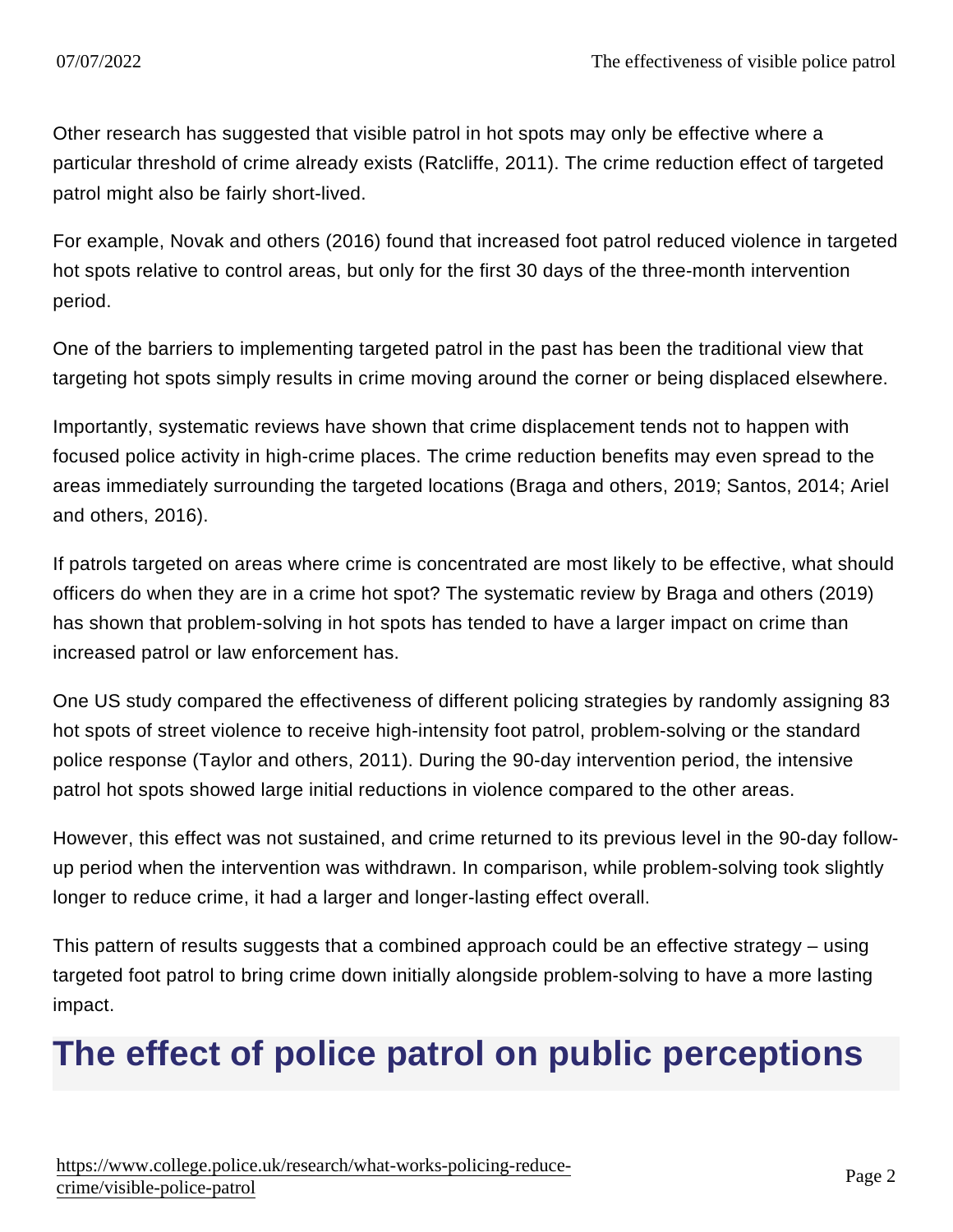Analysis of the Crime Survey of England and Wales has suggested that police numbers and perceptions of police visibility are both independently associated with public confidence in the police (Sindall and Sturgis, 2013).

There is also causal evidence to suggest targeted patrol – particularly targeted foot patrol – can have a positive impact on public perceptions.

The evaluation of the local pilots of neighbourhood policing found that targeted foot patrol improved public confidence in the police, perceptions of crime and feelings of safety – as well as reducing crime – when implemented alongside community engagement and problem-solving (Tuffin and others, 2006). Importantly, foot patrol was used by the police to initiate positive, informal contact with members of the public and in response to local priorities.

The visible presence of officers patrolling on foot may also act as a control signal – a sign that the authorities are taking the problems of local people seriously (Innes, 2004).

Evidence from a follow-up evaluation has highlighted that while targeted foot patrol may be a necessary ingredient to improve public confidence, it may not be enough on its own – without community engagement and problem-solving – to have an effect (Quinton and Morris, 2008).

## **References**

Ariel B, Weinborn C and Sherman LW. (2016). '"Soft" policing at hotspots – do police community support officers work? A randomized controlled trial'. Journal of Experimental Criminology, 12(3), pp 277–317.

Bradley R. (1998). 'Public Expectations and Perceptions of Policing'. London: Home Office.

Braga AA and others. (2019). 'Hot spots policing of small geographic areas effects on crime'. Campbell Systematic Reviews.

Dalgleish D and Myhill A. (2004). 'Reassuring the Public: A Review of International Policing Interventions'. London: Home Office.

Innes M. (2004). 'Signal Crimes and Signal Disorders: Notes on Deviance as "Communicative Action"'. British Journal of Sociology, 55(3), pp 335-355.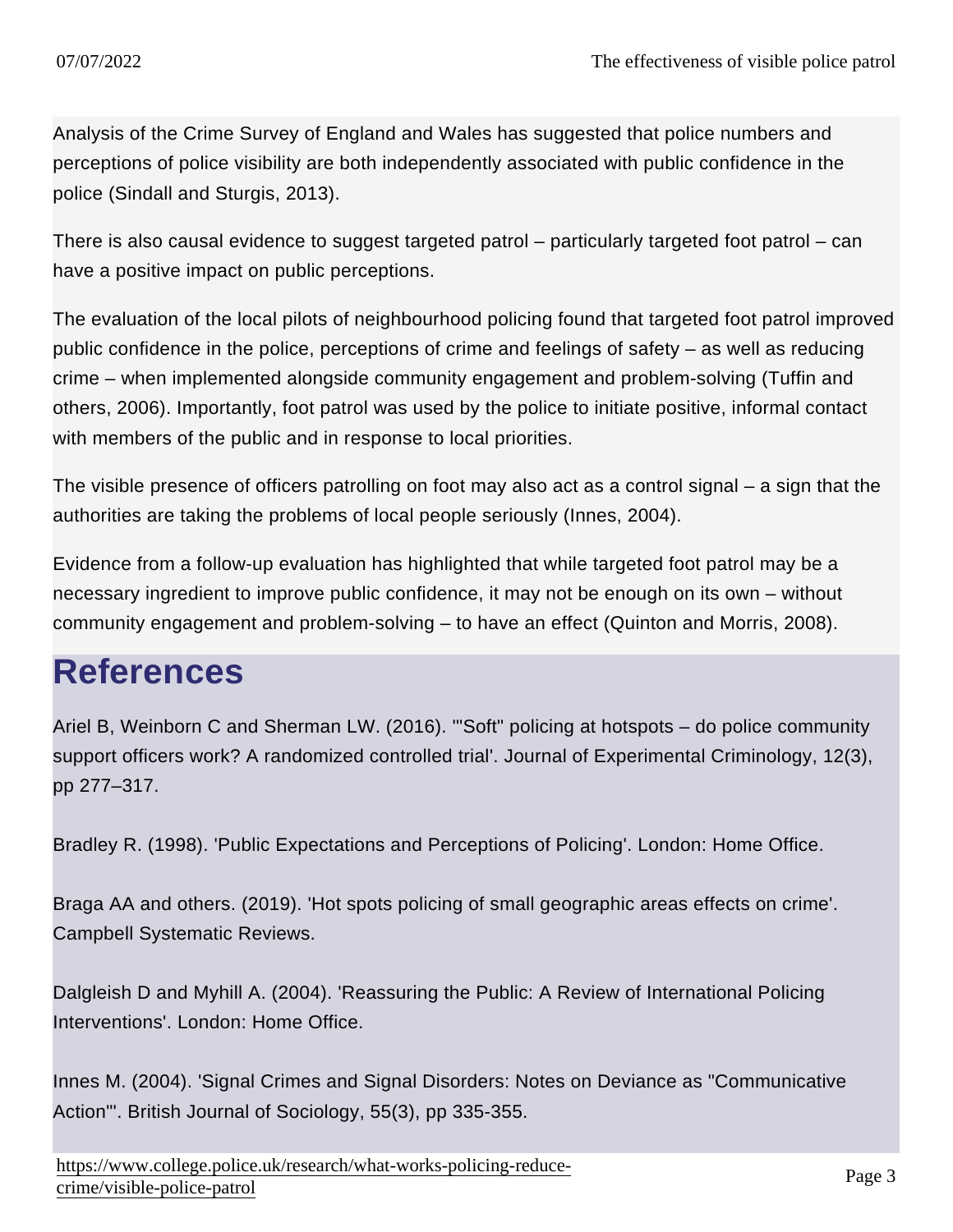Myhill A. (2006). 'Community Engagement in Policing: Lessons from the literature'. London: Home Office.

Novak KJ and others. (2016). 'The efficacy of foot patrol in violent places'. Journal of Experimental Criminology, 12, pp 465-475.

Quinton P and Morris J. (2008). 'Neighbourhood Policing: The Impact of Piloting and Early National Implementation'. London: Home Office.

Ratcliffe J and others. (2011). 'The Philadelphia foot patrol experiment: A randomized controlled trial of police patrol effectiveness in violent crime hot spots'. Criminology, 49(3), pp 795-831.

Ratcliffe J and others. (2020). 'The Philadelphia predictive policing experiment'. Journal of Experimental Criminology.

Santos RB. (2014). 'The Effectiveness of Crime Analysis for Crime Reduction: Cure or Diagnosis?' Journal of Contemporary Criminal Justice, 30(2), pp 147-168.

Sedelmaier CM and Hipple NK. (2016). 'New Haven, Connecticut Smart Policing Initiative: Employing evidence?based policing strategies to engage the community and reduce crime.' Washington, DC: Bureau of Justice Assistance.

Sherman L and Eck J. (2002). 'Police for Crime Prevention' In: Sherman L and others, eds. 'Evidence-Based Crime Prevention'. London: Routledge.

Sindall K and Sturgis P. (2013). 'Austerity policing: Is visibility more important than absolute numbers in determining public confidence in the police?' European Journal of Criminology, 10(2), pp 137-153.

Taylor B, Koper C and Woods D. (2011). 'A Randomized Controlled Trial of Different Policing Strategies at Hot Spots of Violent Crime'. Journal of Experimental Criminology, 7, pp 149-181.

Tuffin R, Morris J and Poole A. (2006). 'An Evaluation of the Impact of the National Reassurance Policing Programme'. London: Home Office.